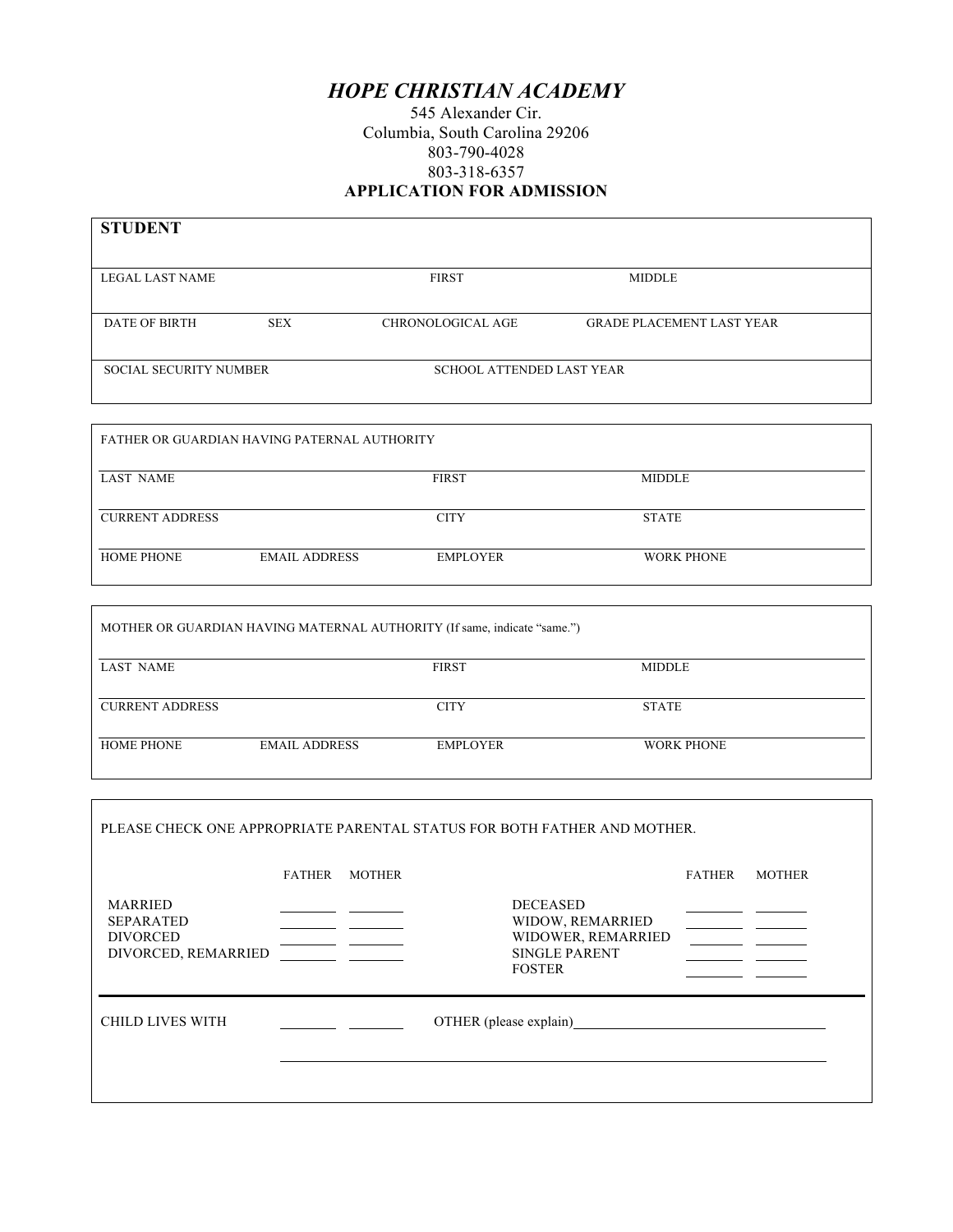| PLEASE COMPLETE THE FOLLOWING INFORMATION.                                                                                                                                                                                     |                |                |       |
|--------------------------------------------------------------------------------------------------------------------------------------------------------------------------------------------------------------------------------|----------------|----------------|-------|
| FIRST NAME OF BROTHER/SISTER SEX AGE CURRENT GRADE NAME OF SCHOOL ATTENDING                                                                                                                                                    |                |                |       |
|                                                                                                                                                                                                                                |                |                |       |
|                                                                                                                                                                                                                                |                |                |       |
|                                                                                                                                                                                                                                |                |                |       |
| <b>HOME CHURCH</b>                                                                                                                                                                                                             |                |                |       |
| NAME OF CHURCH                                                                                                                                                                                                                 |                | <b>ADDRESS</b> |       |
| PASTOR'S NAME                                                                                                                                                                                                                  |                | <b>PHONE</b>   |       |
|                                                                                                                                                                                                                                |                |                |       |
|                                                                                                                                                                                                                                |                |                |       |
| WHAT ARE YOUR EDUCATIONAL EXPECTATIONS FOR YOUR CHILD?___________________________                                                                                                                                              |                |                |       |
| MEDICAL INFORMATION                                                                                                                                                                                                            |                |                |       |
| CHILD'S PHYSICIAN                                                                                                                                                                                                              | <b>ADDRESS</b> |                | PHONE |
| HAS YOUR CHILD EVER BEEN TREATED FOR A NERVOUS, MENTAL OR EMOTIONAL DISORDER?                                                                                                                                                  |                |                |       |
| IF SO, PLEASE EXPLAIN: University of the set of the set of the set of the set of the set of the set of the set of the set of the set of the set of the set of the set of the set of the set of the set of the set of the set o |                |                |       |
|                                                                                                                                                                                                                                |                |                |       |
| DOES YOUR CHILD REQUIRE RELATED SERVICES, SUCH AS SPEECH OR PHYSICAL THERAPY?_______________________                                                                                                                           |                |                |       |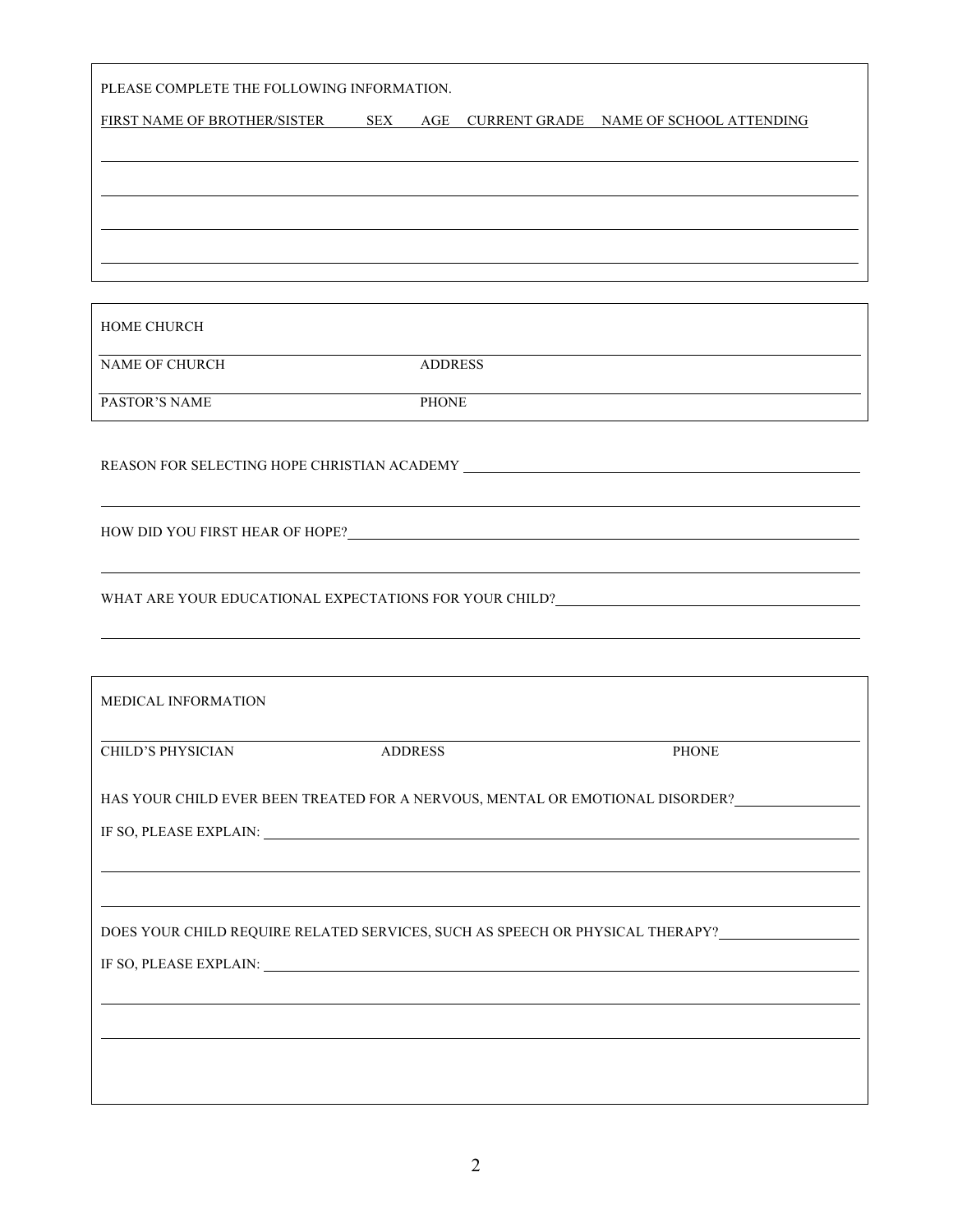| HAS YOUR CHILD HAD PSYCHOLOGICAL TESTING DONE BY YOUR COUNTY SCHOOL DISTRICT OR OTHER                                                                                                                                          |  |
|--------------------------------------------------------------------------------------------------------------------------------------------------------------------------------------------------------------------------------|--|
|                                                                                                                                                                                                                                |  |
| WHERE? NET AND THE CONSTRUCTION OF THE CONSTRUCTION OF THE CONSTRUCTION OF THE CONSTRUCTION OF THE CONSTRUCTION OF THE CONSTRUCTION OF THE CONSTRUCTION OF THE CONSTRUCTION OF THE CONSTRUCTION OF THE CONSTRUCTION OF THE CON |  |
| DOES THE TESTING INDICATE THAT YOUR CHILD IS ELIGIBLE FOR SPECIAL EDUCATION SERVICES?                                                                                                                                          |  |
| <b>UNDER WHAT CATEGORY?</b>                                                                                                                                                                                                    |  |
| <b>LEARNING DISABLED</b>                                                                                                                                                                                                       |  |
| $\Box$ MATH CALCULATION                                                                                                                                                                                                        |  |
| READING COMPREHENSION                                                                                                                                                                                                          |  |
| $\Box$ ORAL EXPRESSION                                                                                                                                                                                                         |  |
| WRITTEN EXPRESSION                                                                                                                                                                                                             |  |
| $\Box$ SPECIFIC LANGUAGE DISORDER (DYSLEXIA)                                                                                                                                                                                   |  |
| $\Box$ GENERAL COMPREHENSION                                                                                                                                                                                                   |  |
| OTHER HEALTH IMPAIRED                                                                                                                                                                                                          |  |
| $\Box$ ATTENTION DEFICIT DISORDER (WITHOUT HYPERACTIVITY)                                                                                                                                                                      |  |
| $\Box$ ATTENTION DEFICIT DISORDER (WITH HYPERACTIVITY)                                                                                                                                                                         |  |
| $\Box$ EDUCABLE MENTALLY HANDICAPPED (EMH)                                                                                                                                                                                     |  |
| $\Box$ TRAINABLE MENTALLY HANDICAPPED (TMH)                                                                                                                                                                                    |  |
| $\Box$ SEVERE PROFOUND MENTALLY HANDICAPPED (SPMH)                                                                                                                                                                             |  |
| EMOTIONAL DISORDER                                                                                                                                                                                                             |  |
| PERVASIVE DEVELOPMENT DISORDER<br>$\Box$ AUTISM                                                                                                                                                                                |  |
|                                                                                                                                                                                                                                |  |
| YES NO<br>IS YOUR CHILD CURRENTLY ON ANY MEDICATIONS?                                                                                                                                                                          |  |
|                                                                                                                                                                                                                                |  |
| IF YES, LIST MEDICATIONS AND REASONS FOR MEDICATIONS:                                                                                                                                                                          |  |
|                                                                                                                                                                                                                                |  |
|                                                                                                                                                                                                                                |  |
|                                                                                                                                                                                                                                |  |
|                                                                                                                                                                                                                                |  |
|                                                                                                                                                                                                                                |  |
|                                                                                                                                                                                                                                |  |
| THIS SECTION TO BE COMPLETED FOR JUNIOR AND SENIOR HIGH STUDENTS                                                                                                                                                               |  |
| TO YOUR KNOWLEDGE, HAS YOUR CHILD                                                                                                                                                                                              |  |
| USED TOBACCO IN THE LAST 6 MONTHS?                                                                                                                                                                                             |  |

| USED ILLEGAL DRUGS IN THE LAST 6 MONTHS? |  |
|------------------------------------------|--|
|                                          |  |

USED ALCOHOL IN THE LAST 6 MONTHS?

EVER BEEN DISMISSED FROM ANOTHER SCHOOL? REASON